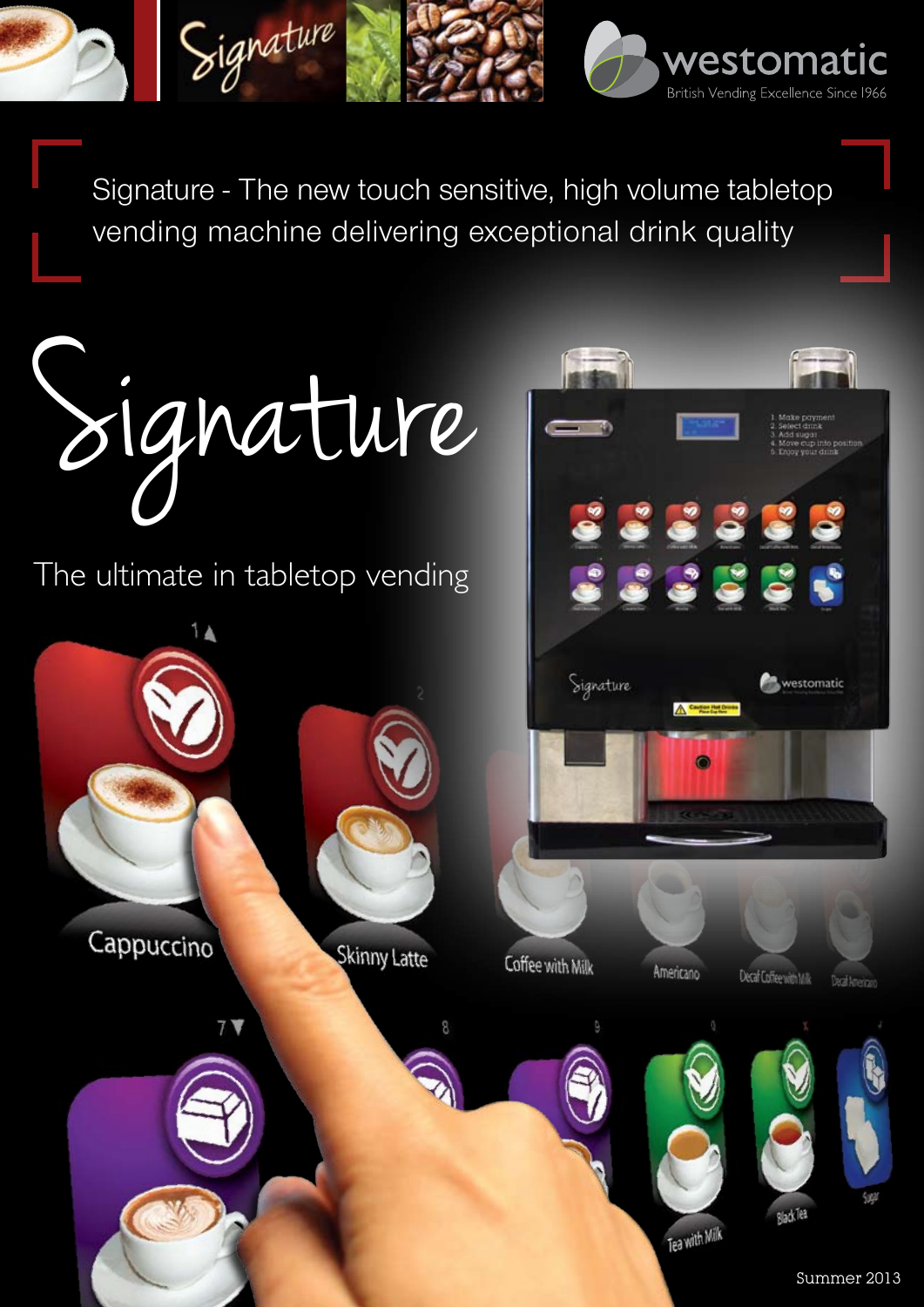# The small machine with big capabilities...

The versatile Signature is so much more than just another tabletop machine. Its touch-sensitive, easy-to-use menu selection makes drink choice quick and simple in busy counter-top catering locations.

With large ingredient canisters and 160 x 180 ml cup capacity the Signature is the big 'little' machine that can handle more vends than your average tabletop, dispensing great tasting drinks that rival the high street.

Its stylish good looks, exceptional drink quality and illuminated touch button system make the Signature the perfect tabletop for modern style-conscious locations.



| Ingredient Capacity (max)      |            |
|--------------------------------|------------|
| Whole coffee beans             | 1450 gm    |
| Pre-ground coffee              | 2410 gm    |
| I eaf tea                      | 2410 gm    |
| Instant coffee                 | 480 gm     |
| Whitener                       | 770 gm     |
| Sugar                          | 1570 gm    |
| Chocolate                      | 1470 gm    |
| Bean to cup waste container    | 100 cakes  |
| Fresh brew tea waste container | 100 drinks |

### Features

- $\blacksquare$  Touch sensitive menu selection with 12 large illuminated easy-to-use drink option buttons including sugar
- High performance paperless brewer technology (unique to Westomatic) guarantees quality drinks that compete with the High Street at the touch of a button
- $\blacksquare$  Integral sugar canister so no need for stocking sugar sticks!
- $\Box$  160 x 180 ml cup capacity (approx)
- Cup sensor allows the use of your own cup or mug
- Choose any method of payment: free vend, cash, swipe card or wave and pay, we can fit a system to suit your needs
- Removable drip-tray and durable exterior means it's also hygenic and easy to clean
- Instant, single fresh brew, double fresh brew and bean-to-cup models available



Save money and space by adding freshly filtered chilled water to your Signature menu using the convenient H20 base cabinet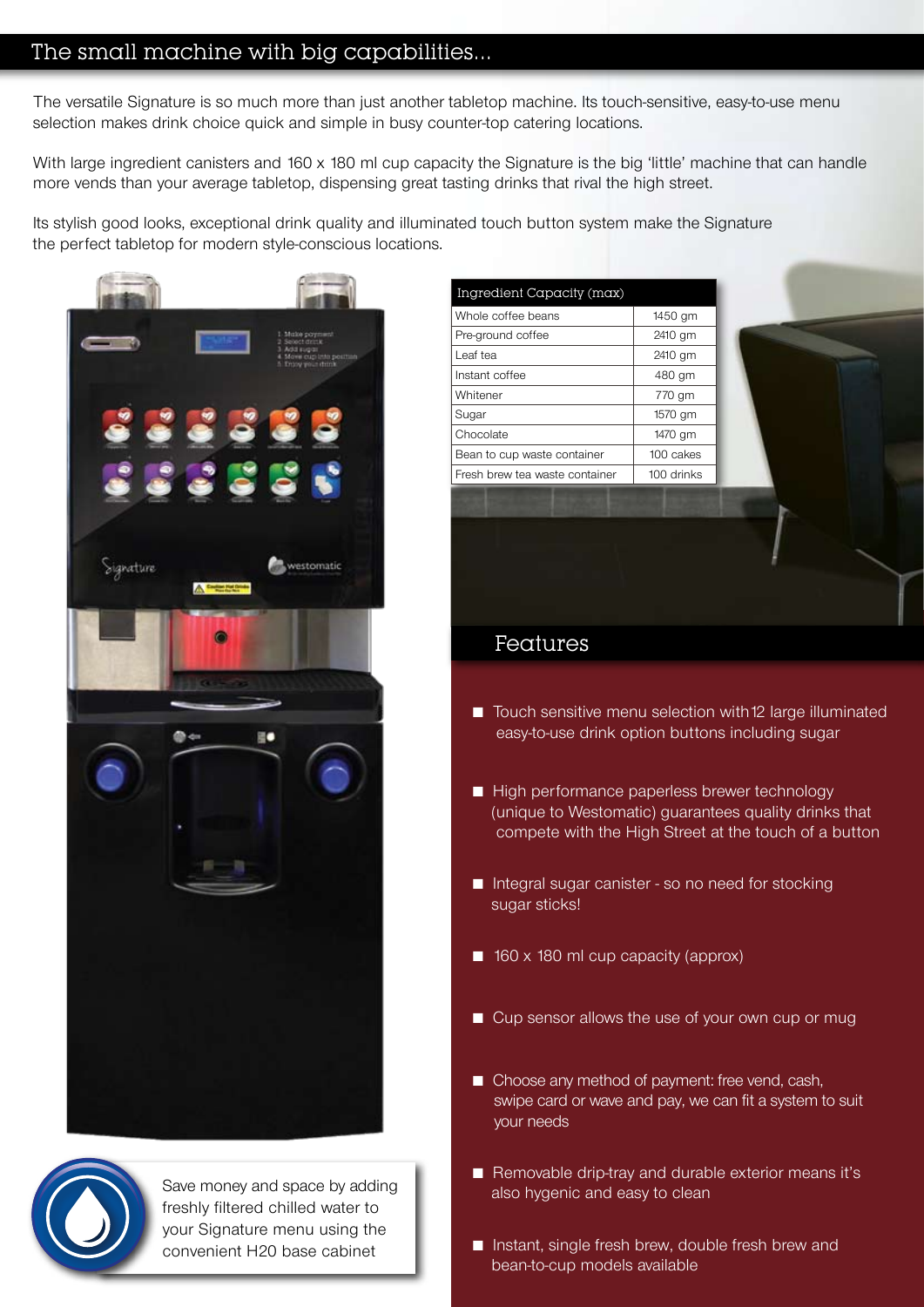



# Branding Options

The use of hardened acrylic allows us to not only cut Monitor Performance and fit a selection of payment options but also allows branding opportunities. For more information on all our branding options please contact our sales department **sales@westomatic.com**



The Signature's green credentials are set to impress:

- $\blacksquare$  LED lighting no more neon gas filled tubes to replace
- Unique, in-built energy management system reduces power consumption by up to 30% during inactive periods
- Use of recycled materials wherever possible
- Permanent, refillable ingredient canisters, paperless brewers and own-cup facility
- UK manufactured with shorter logistics paths resulting in a reduced carbon footprint
- $\blacksquare$  The H2O base cabinet flash cooling system only uses power when water is being chilled
- Bottle-fill facility means less packaging, wastage and ultimately cost

Measure drink trends, monitor machine performance and cash using simple USB technology.

Why waste time entering data when you can download all the audit information from USB straight onto your PC?



Signature